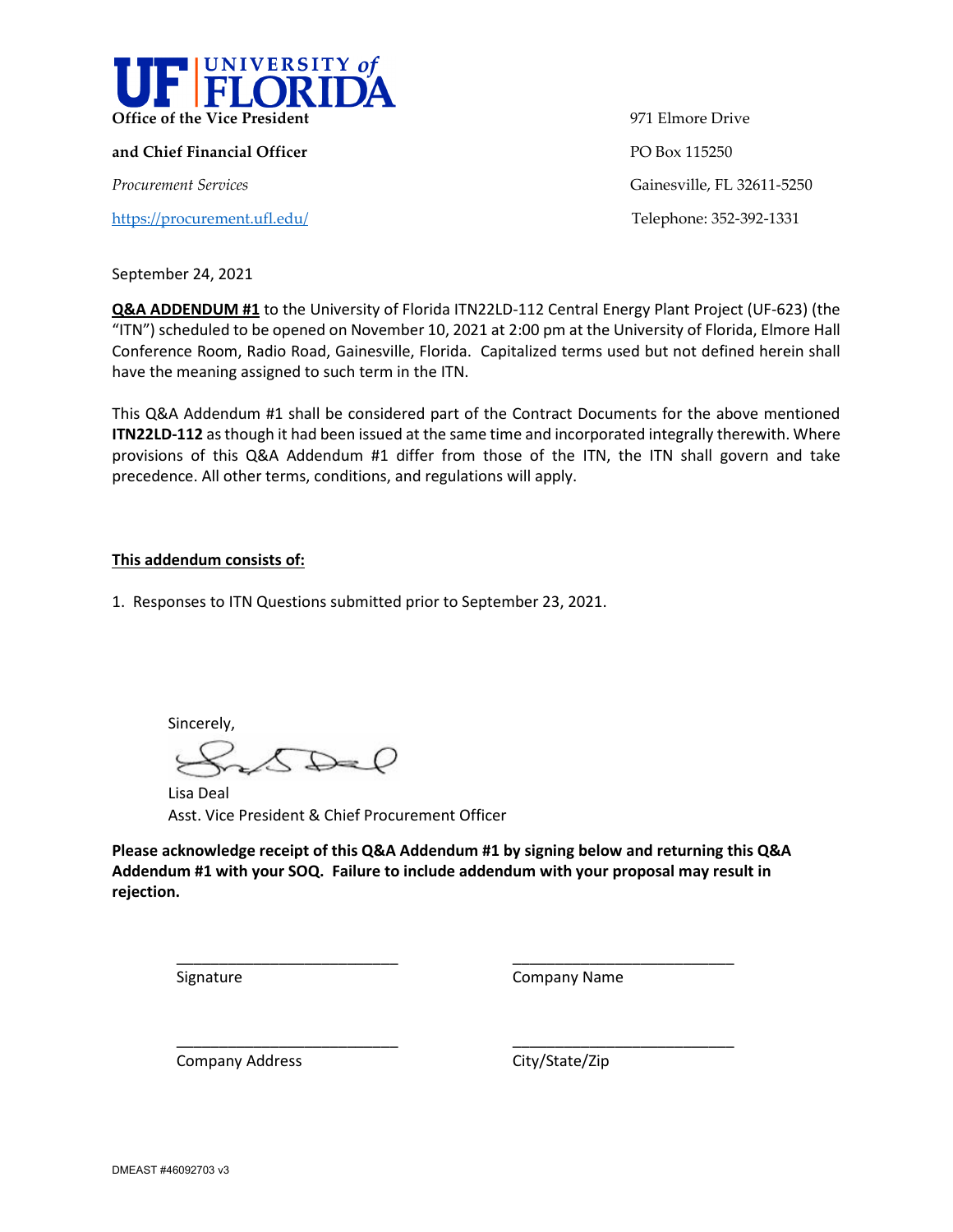## **ITN Questions**

| No.            | <b>ITN Phase</b><br>1 Section                                | Category     | <b>Issue Topic</b>                          | <b>ITN Question</b>                                                                                                                                                                                                                                                                                                                                                                                                                                                                                                                                                                  | <b>University Response</b>                                                                                                                                                                                                                                                                                                                                                                                                                                                                                                                                                                                                                                                                                                                               |
|----------------|--------------------------------------------------------------|--------------|---------------------------------------------|--------------------------------------------------------------------------------------------------------------------------------------------------------------------------------------------------------------------------------------------------------------------------------------------------------------------------------------------------------------------------------------------------------------------------------------------------------------------------------------------------------------------------------------------------------------------------------------|----------------------------------------------------------------------------------------------------------------------------------------------------------------------------------------------------------------------------------------------------------------------------------------------------------------------------------------------------------------------------------------------------------------------------------------------------------------------------------------------------------------------------------------------------------------------------------------------------------------------------------------------------------------------------------------------------------------------------------------------------------|
| $\mathbf{1}$   | 6.2.2                                                        | $\mathbf{1}$ | Participation<br>on More than<br>One Team   | The Invitation to Negotiate currently restricts<br>the design and construction professionals to<br>only one development team (Section 6.2.2).<br>Will the University modify this provision to<br>allow design and construction professionals to<br>participate on multiple teams?                                                                                                                                                                                                                                                                                                    | The University will not be modifying Section<br>6.2.2. Major Participants and Key Personnel are<br>prohibited from participating, in any capacity, on<br>more than one Team during the course of the<br>Procurement Process. For avoidance of doubt,<br>the foregoing prohibition does not apply to any<br>member of a Respondent's Team that is not a<br>Major Participant or a Key Personnel. As<br>described in the ITN, if a Respondent is not<br>shortlisted as part of the evaluation process,<br>participants on the unsuccessful Team (including<br>Major Participants and Key Personnel) are<br>thereafter free to participate on Shortlisted<br>Proposer teams, subject to the requirements of<br>Section 7.1 regarding conflicts of interest. |
| $\overline{2}$ | Appendix C<br>- Forms<br>Form G-1,<br>$G-2, G-3,$<br>and G-4 | $\mathbf{1}$ | Qualifications<br>and project<br>experience | Recognizing that the definition of the Lead<br>Construction / Design / O&M Contractor<br>includes an incorporated or unincorporated<br>joint venture and that a Lead Construction /<br>Design / O&M Contractor Member is each<br>member under such incorporated or<br>unincorporated joint venture, please confirm<br>that the experience listed for the Lead<br>Construction / Design / O&M Contractors<br>(listed in Forms G-1, G-2, G-3, and G-4) can<br>also come from the respective Lead<br>Construction / Design / O&M Contractor<br>Members of the applicable joint venture. | Confirmed. The experience listed for the Lead<br>Construction / Design / O&M Contractors (listed<br>in Forms G-1, G-2, G-3, and G-4) can come from<br>the respective Lead Construction / Design / O&M<br>Contractor Members of the applicable joint<br>venture.                                                                                                                                                                                                                                                                                                                                                                                                                                                                                          |